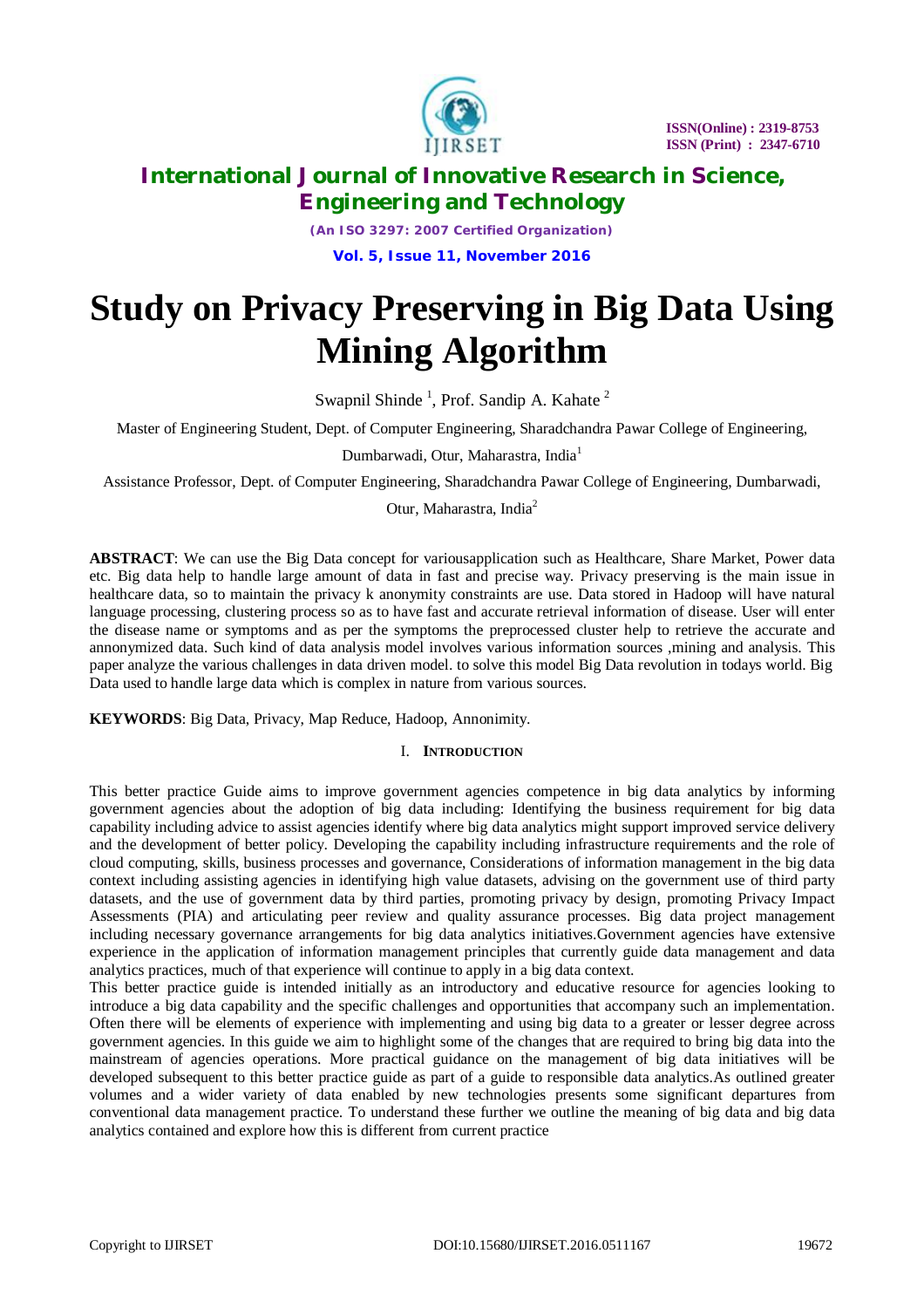

*(An ISO 3297: 2007 Certified Organization)*

**Vol. 5, Issue 11, November 2016**

## II. **RELATED WORK**

Due to the multisource, massive, heterogeneous, and dynamic characteristics of application data involved in a distributed environment, one of the most important characteristics of Big Data is to carry out computing on the petabyte (PB), even terabyte (TB)-level data with a complex computing process. Therefore, utilizing a parallel computing infrastructure, its corresponding programming language support, and software models to efficiently analyze and mine the distributed data are the critical goals for Big Data processing to change from "quantity" to "quality."Currently Big Data processing mainly depends on parallel programming models like MapReduce, as well as providing a cloud computing platform of Big Data services for the public. MapReduce is a batch-oriented parallel computing model. There is still a certain gap in performance with relational databases. Improving the performance of MapReduce and enhancing the real-time nature of large-scale data processing have received a significant amount of attention, with Map Reduce parallel programming being applied to many machine learning and data mining algorithms.Data mining algorithms usually need to scan through the training data for obtaining the statistics to solve or optimize model parameters. It calls for intensive computing to access the large-scale data frequently. To improve the efficiency of algorithms, proposed a general-purpose parallel programming method, which is applicable to a large number of machine learning algorithms based on the simple MapReduce programming model on multicore processors. Ten classical data mining algorithms are realized in the framework, including locally weighted linear regression, k-Means, logistic regression, naive Bayes, linear support vector machines, the independent variable analysis, Gaussian discriminant analysis, expectation maximization, and back-propagation neural networks. With the analysis of these classical machine learning algorithms, we argue that the computational operations in the algorithm learning process could be transformed into a summation operation on a number of training data sets. Summation operations could be performed on different subsets independently and achieve penalization executed easily on the MapReduce programming platform.

## III. **PROPOSED SYSTEM**

Big Data starts with large-volume, heterogeneous, autonomous sources with distributed and decentralized control, and seeks to explore complex and evolving relationships among data.These characteristics make it an extreme challenge for discovering useful knowledge from the Big Data.Huge Data with Heterogeneous and Diverse Dimensionality. One of the fundamental characteristics of the Big Data is the huge volume of data represented by heterogeneous and diverse dimensionalities. This is because different information collectors prefer their own schemata or protocols for data recording, and the nature of different applications also results in diverse data representations. For example, each single human being in a biomedical world can be represented by using simple demographic information such as gender, age, family disease history, and so on. For X-ray examination and CT scan of each individual, images or videos are used to represent the results because they provide visual information for doctors to carry detailed examinations. For a DNA or genomic-related test, microarray expression images and sequences are used to represent the genetic code information because this is the way that our current techniques acquire the data. Under such circumstances, the heterogeneous features refer to the different types of representations for the same individuals, and the diverse features refer to the variety of the features involved to represent each single observation. Imagine that different organizations (or health practitioners) may have their own schemata to represent each patient, the data heterogeneity and diverse imensionality issues become major challenges if we are trying to enable data aggregation by combining data from all sources. Autonomous Sources with Distributed and Decentralized Control Autonomous data sources with distributed and decentralized controls are a main characteristic of Big Data applications. Being autonomous, each data source is able to generate and collect information without involving (or relying on) any centralized control. This is similar to the World Wide Web (WWW) setting where each web server provides a certain amount of information and each server is able to fully function without necessarily relying on other servers. On the other hand, the enormous volumes of the data also make an application vulnerable to attacks or malfunctions, if the whole system has to rely on any centralized control unit. For major Big Data-related applications, such as Google, Flicker, Facebook, and Walmart, a large number of server farms are deployed all over the world to ensure nonstop services and quick responses for local markets. Such autonomous sources are not only the solutions of the technical designs, but also the results of the legislation and the regulation rules in different countries/ regions.Complex and Evolving Relationships While the volume of the Big Data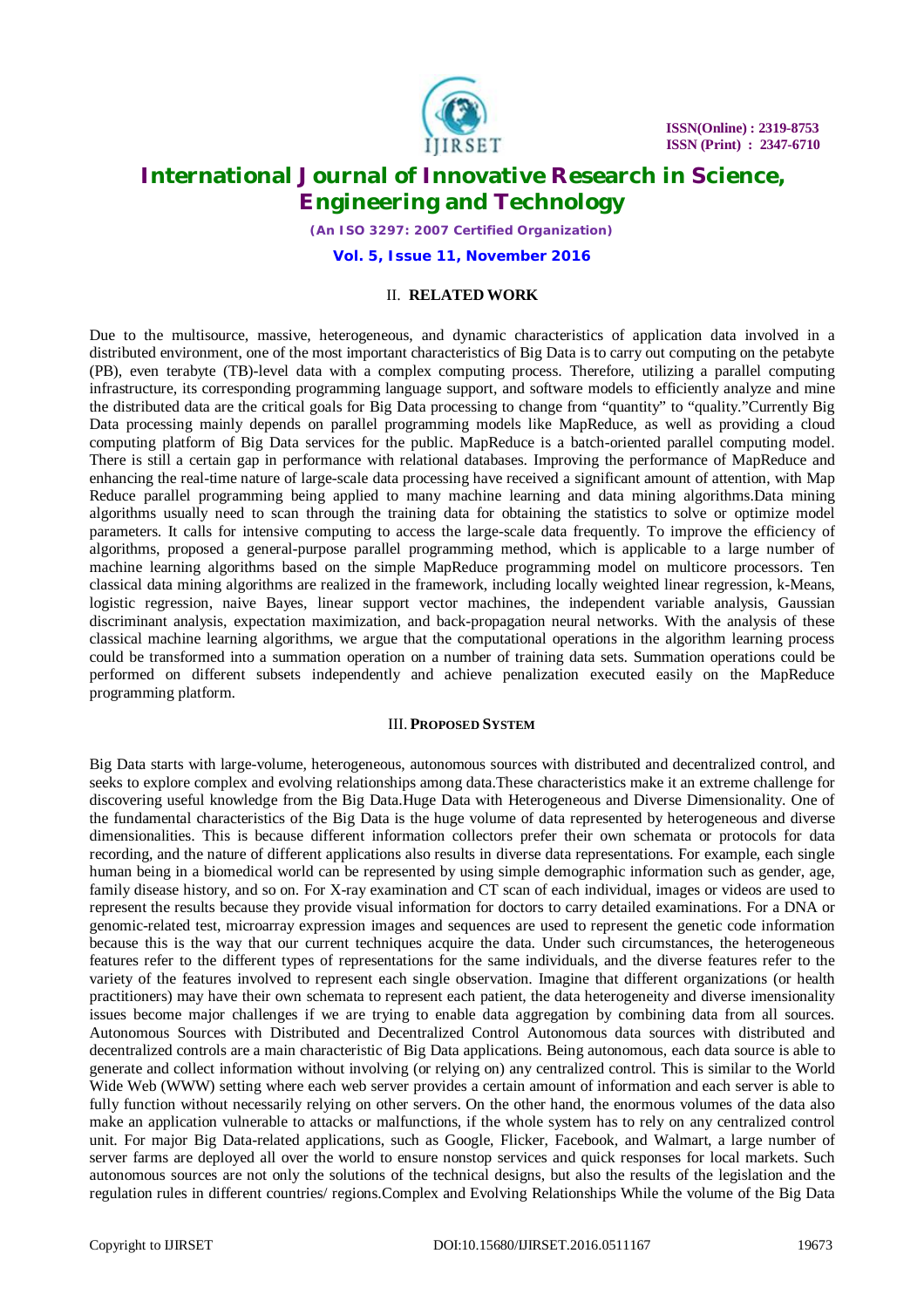

*(An ISO 3297: 2007 Certified Organization)*

#### **Vol. 5, Issue 11, November 2016**

increases, so do the complexity and the relationships underneath the data. In an early stage of data centralized information systems, the focus is on finding best feature values to represent each observation. This is similar to using a number of data fields, such as age, gender, income, education background, and so on, to characterize each individual. This type of sample feature representation inherently treats each individual as an independent entity without considering their social connections, which is one of the most important factors of the human society. Our friend circles may be formed based on the common hobbies or people are connected by biological relationships. Such social connections commonly exist not only in our daily activities, but also are very popular in cyber-worlds. For example, major social network sites, such as Facebook or Twitter, are mainly characterized by social functions such as friendconnections and followers (in Twitter). The correlations between individuals inherently complicate the whole data representation and any reasoning process on the data. In the sample-feature representation, individuals are regarded similar if they share similar feature values, whereas in the sample-feature-relationship representation, two individuals can be linked together (through their social connections) even though they might share nothing in common in the feature domains at all. In a dynamic world, the features used to represent the individuals and the social ties used to represent our connections may also evolve with respect to temporal, spatial, and other factors. Such a complication is becoming part of the reality for Big Data applications, where the key is to take the complex (nonlinear, many-to-many) data relationships, along with the evolving changes, into consideration, to discover useful patterns from Big Data collections.



Fig 1: System Architecture

.

#### IV. **CONCLUSION**

To explore Big Data, We have analyzed several challenges at the data, model, and system levels. To support Big Data mining, high-performance computing platforms are required, which impose systematic designs to unleash the full power of the Big Data. At the data level, the autonomous information sources and the variety of the data collection environments, often result in data with complicated conditions, A system needs to be carefully designed so that unstructured data can be linked through their complex relationships to form useful patterns, and the growth of data volumes and item relationships should help form legitimate patterns to predict the trend and future.

We regard Big Data as an emerging trend and the need for Big Data mining is arising in all science and engineering domains. With Big Data technologies, We will hopefully be able to provide most relevant and most accurate social sensing feedback to better understand our society at real-time.

## V. **ACKNOWLEDGEMENT**

I would like to take this opportunity to express my sincere gratitude to my Project Guide Prof. Sandip A. Kahate(Assistant Professor, Computer Engineering Department) for his encouragement, guidance, and insight throughout the research and in the preparation of this dissertation. He truly exemplifies the merit of technical excellence and academic wisdom. He is extensive knowledge, serious research attitude and encouragement were

.